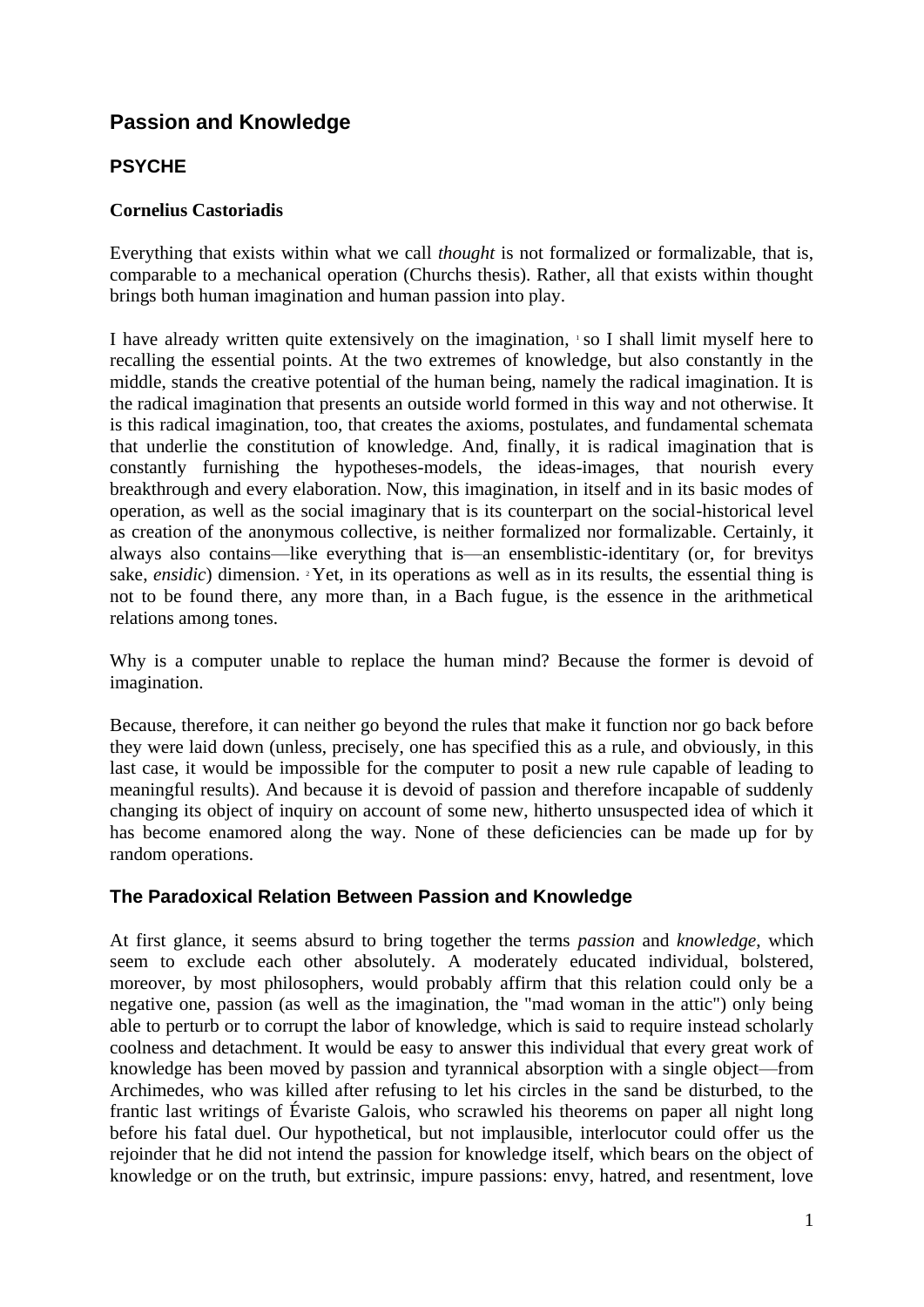of money, power, or even glory, or yet again, and perhaps especially, the extension of the researchers egoism to "his" ideas and "his" results.

Remembering our Hegel, we could answer him that, as in other domains, in this domain, too, the cunning of reason knows very well how to bring the least noble passions into its service. How many times has a rivalry between masters or schools, with cloudy motives (Newton-Leibniz, Kronecker-Cantor, etc.), played a driving role in the development of knowledge? Today especially, who would dare maintain that the passion for power, for renown at all costs, and even for money are not powerful stimuli for scientific research—as our contemporaries utter rage to be first abundantly shows? We can, and should, delve into a deeper stratum and, to that end, give a more rigorous meaning to the term *passion*. It can be said, along with Piera Aulagnier, <sup>3</sup> that there is passion when the object of pleasure is transformed into an object of need—in other words, when the object is one that could not be missed, when the subject cannot conceive her life without the possession of the object, its absorption, its pursuit, in a sense, ultimately, without identification with the object of the passion, which has become a matter of life or death. Does such a relation exist in the domain of knowledge? Certainly so. It is not only experience that shows this; there are, so to speak, a priori considerations that oblige us to admit that there can be no nonroutine work of knowledge without passion thus defined, without the subjects total dedication to his object.

But what, in the case of knowledge, is this object? Knowledge begins with the interrogation *What is . . . ?*, or *Why . . . ?*, and so on, but becomes knowledge, even in the case of philosophy, only if it leads to certain results. We must insist on this last point in an age when people are talking only of questioning [ *interrogation*], indetermination, deconstruction, and weak thought. <sup>4</sup> What, then, is cathected in the passion to know? The first answer that presents itself is, obviously: the truth. And there is no need to enter into a philosophical discussion of the question *What is truth?* in order to affirm, as a first approximation, that the truth has to do with the *results* of knowing. But it is here that the paradoxes reemerge. The passion for truth cannot be separated from the passion for the results in which this truth is incarnated or seems to be incarnated for the researcher, the scientist, or the thinker. Now, this truth can lead her, and most often does lead her, to a fixation on these (her) results, with which she more or less identifies —to the point that any calling them into question can be felt by her as a calling into question of her own identity, her very being. The subjects narcissism necessarily extends outward to encompass—and this is so not only in the domain of knowledge—what the subject has produced, objects henceforth of a categorical and unconditional cathexis.

Yet this cathexis, which transforms the truth into an object of possession and so often becomes, in philosophy especially but not exclusively, attachment to a system, stands in contradiction to the initial motive and driving force of the search for truth. It cannot help but halt the movement of interrogation, preventing the latter from turning toward its results, and still less from turning back on the postulates that rendered these results possible. Here we find one of the roots of various dogmatisms and fanaticisms in the domain of knowledge.

Here we have a dilemma. Either one becomes passionate about the results—without which the truth remains but a phantom (or, at best, a Kantian regulatory idea, with the antinomies that follow therefrom)—at the risk of becoming fixated on these results or one becomes passionate about the search for the truth itself, therefore ultimately passionate about boundless interrogation, at the risk of forgetting that this interrogation would then remain suspended in midair for lack of any fixed points. Is there any way out of this dilemma? The answer to this question is many-sided. On the philosophical plane, it imposes a new idea of the truth as an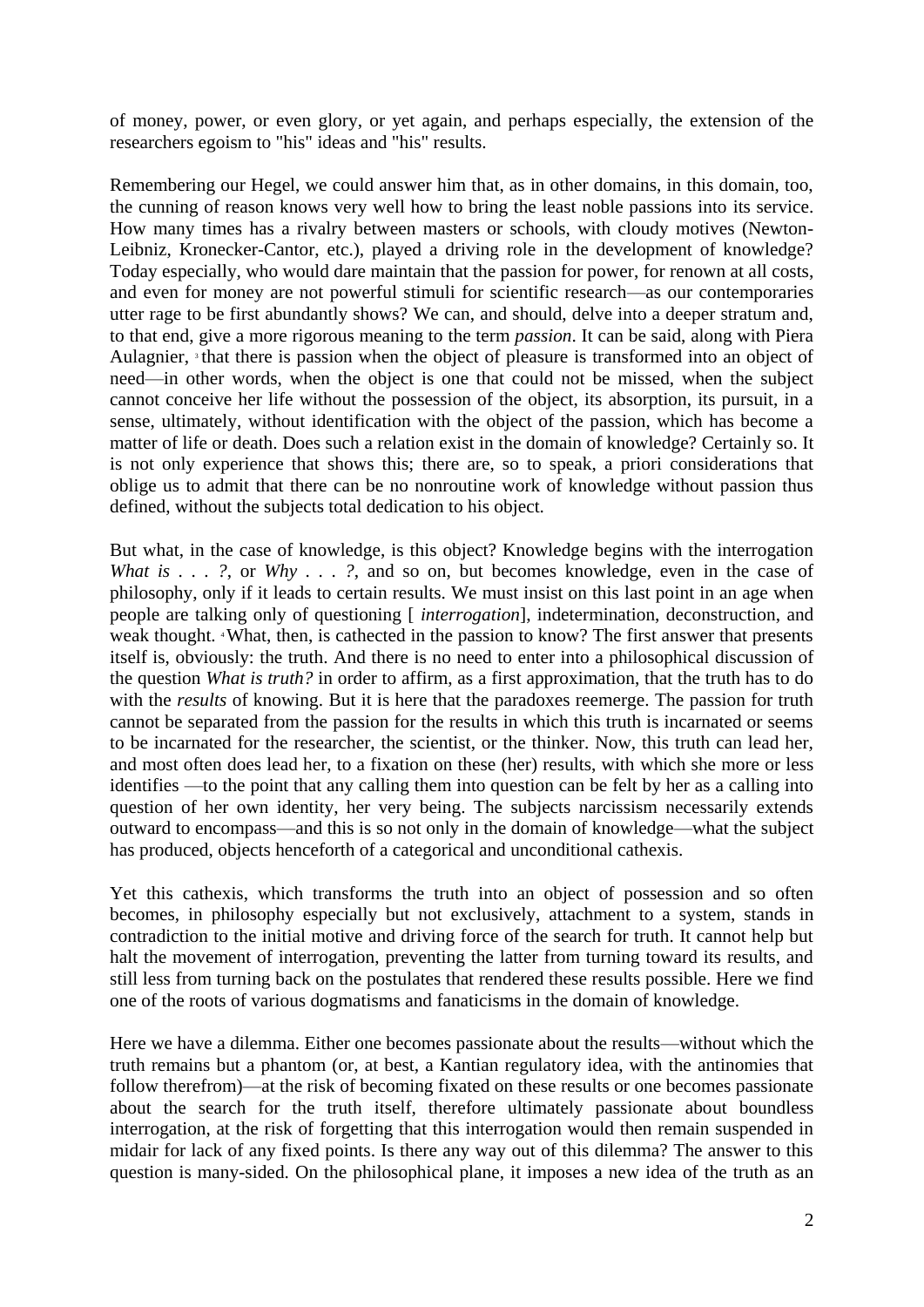open relationship between an interrogation and its results, as a *sui generis* movement going back and forth between processes and pauses, between excavation and encounter ("correspondence"). On the psychoanalytical plane, it obliges admission of a singular, and historically new, type of cathexis, the cathexis of self as creative source and of the activity of thought in itself as such. 5 Under what conditions can knowing be cathected as process and activity and not simply as result? And to what extent can one cathect oneself as origin and actor of this process?

#### **Philosophical Aspects**

If you told me, "Socrates, we are acquitting you, but on the condition that you abandon this search and no longer philosophize . . . ," I would tell you . . . that I shall not stop philosophizing . . . the unexamined life is not livable ( *o de anexetastos bios ou bi*« *tos*). <sup>6</sup> Undoubtedly, Socrates dies on account of several factors and motives, but above all because examination and interrogation have become the object of his passion, that without which life is not worth living. Let us note this point well: Socrates is not speaking of truth; he has always proclaimed, albeit in an ironic fashion, that the only thing he knew with certainty was that he knew nothing. He speaks of *exetasis*, examination, inquiry. The two strands we have loosened stand clearly apart here: passion, which makes its object worth ones life; and the nature of this object, not as possession but as quest and inquiry, examinative activity.

In the *Phaedrus* and especially in the *Symposium*, in the mouth of Diotima, Plato sets amorous passion, Eros, at the base of knowing—as well as, moreover, at the base of everything that is truly worthwhile in human life. Aristotle begins his *Metaphysics* with the famous phrase, "All human beings, by their nature, desire knowledge." The contrast with modern times is striking: excepting Spinoza, for whom knowledge of the third kind, true intuition, is *amor Dei intellectualis*, intellectual love of substance (and still it must be remarked that the term *intellectualis* curiously attenuates the term *amor*), one notices that from Descartes to Edmund Husserl and Martin Heidegger, not to forget Anglo-Saxon philosophy, knowing becomes a strictly intellectual affair. We shall illustrate this point by a single example, that of Immanuel Kant.

Kant, as one knows, poses the question of the "human beings interests," and lays out this question in three moments: What can I know, what ought I to do, what am I allowed to hope for? His huge elaboration of the first moment becomes an investigation into what he calls the transcendental conditions of knowledge, in other words, into the question: How are synthetic a priori judgments (necessary and nontautological judgments) possible? From the point of view of interest to us here, the outcome of this investigation is the construction of a transcendental ego, wherein the "imagination" plays a certain role. But this role, which is subordinated to the requisites of an assured and certain form of knowing, consists in the perpetually unchanging production of forms that are given once and for all. At the same time, this transcendental ego necessarily is, by its very construction, totally disembodied, and not somatically but psychically. It is a mental machine— today, we would say a sort of computer. There are, moreover, two computers rather than one, and they do not communicate with each other. Indeed, Kant establishes an abyssal divide, a split between transcendental subject and psychological subject. The former is supposed (postulated) to function under the sole requisite of producing a priori judgments; the latter is subjected to the laws of empirical psychology and therefore emits judgments that are not motivated but determined (in the natural-sciences sense) by psychical causes. Despite some of Kants expressions (as when he speaks of the Schematism as an "art hidden in the depths of the human soul"),  $\alpha$  it cannot even be said that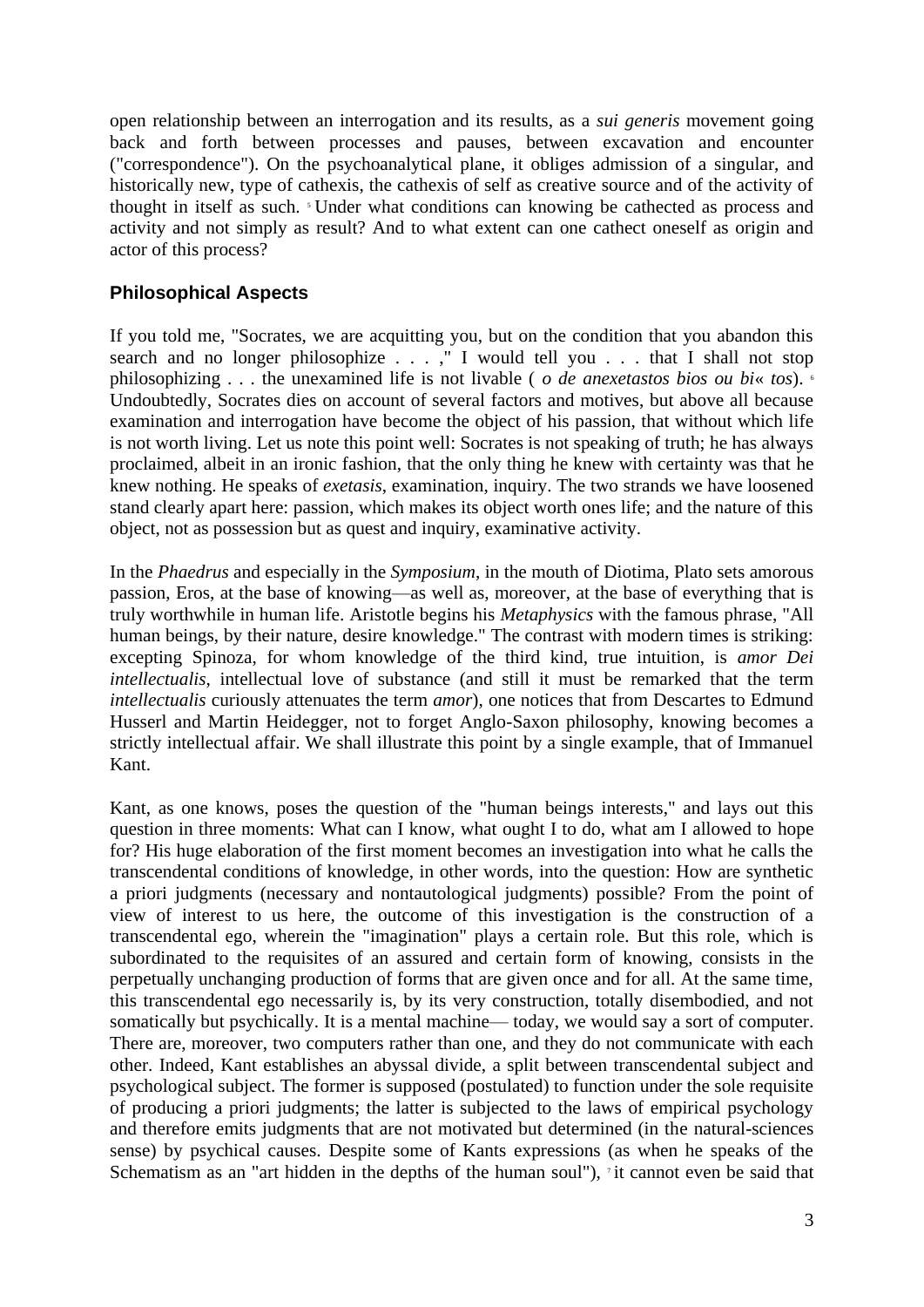this soul is, in him, split in two; it must rather be said that, for him, the soul is entirely on the side of pure fact (subject to the question *quid facti*) and looks hopelessly toward the other edge of the abyss, where the transcendental requisite and the Idea of a pure morality (they alone being capable of responding to the question *quid juris*) shine forth. At best, there is a split between a transcendental consciousness (or a practical reason)—about which it is not known whether it represents a pure, inaccessible "ought to be" (in which case, we are given over to empiricist relativism) or the effectively actual reality of "us men," *wir Menschen* (we would then be totally outside nature)—and the empirical psyche, which, even when it speaks the truth (or does what is good), can speak it (or do it) only for bad (empirical or impure) reasons. In the field of knowledge, in any case, this empirical soul could be only a source of perturbations and errors, when, for example, the "empirical imagination" or, still worse, the passions, interfere (yet, one wonders how) with the functioning of the transcendental consciousness.

Cutting a long discussion short, we have to limit ourselves to a few assertions that the preceding remarks will have rendered at least plausible.

What really matters to us is the effectively actual knowledge of effectively actual subjects, not a transcendental phantom or an inaccessible ideality. The following paradox is but apparent: exclusive preoccupation with such an ideality can end only in skepticism and solipsism.

These effectively actual subjects are always socialhistorical subjects. Their sociality and their historicity are not scoria, accidents, or obstacles but, rather, essential positive conditions for their having access to any knowledge. This is so already because there is no thought without language and because language exists only as social-historical institution.

These effectively actual subjects are also subjects in the full sense of the term. They are not mere products of social-historical conditions but, rather, subjects for themselves and, more particularly, human psychisms.

Let us take a step back and ask a question. What are, not the conditions of possibility, but the components of the effective actuality required for any being-for-itself (from a bacterium to the human) to exist and to undertake any activity whatsoever? The effectively actual existence of a for-itself implies that the latter:

- creates a world of its own, a "proper world," that it itself places itself therein, and that, at a minimum, it interacts with the substrate of this world according to the modes dictated to it by the constitution of its proper world;
- pursues certain objects and flees from other ones (for, without that, it would cease to exist); and
- valuates, positively or negatively, the objects and results of its activities.

Let us translate this now into the language of the human psyche. The psyche has to itself create an image of the world and of its place in this world. It has to desire and detest. It has to feel some pleasure with the objects it desires and some displeasure with the objects it detests.

But also, the psyche can exist only if it is socialized. That means that it receives, in the main, its image of the world and of itself, its cathected objects, its evaluative criteria, and its sources of pleasure and displeasure from the society in which it finds itself.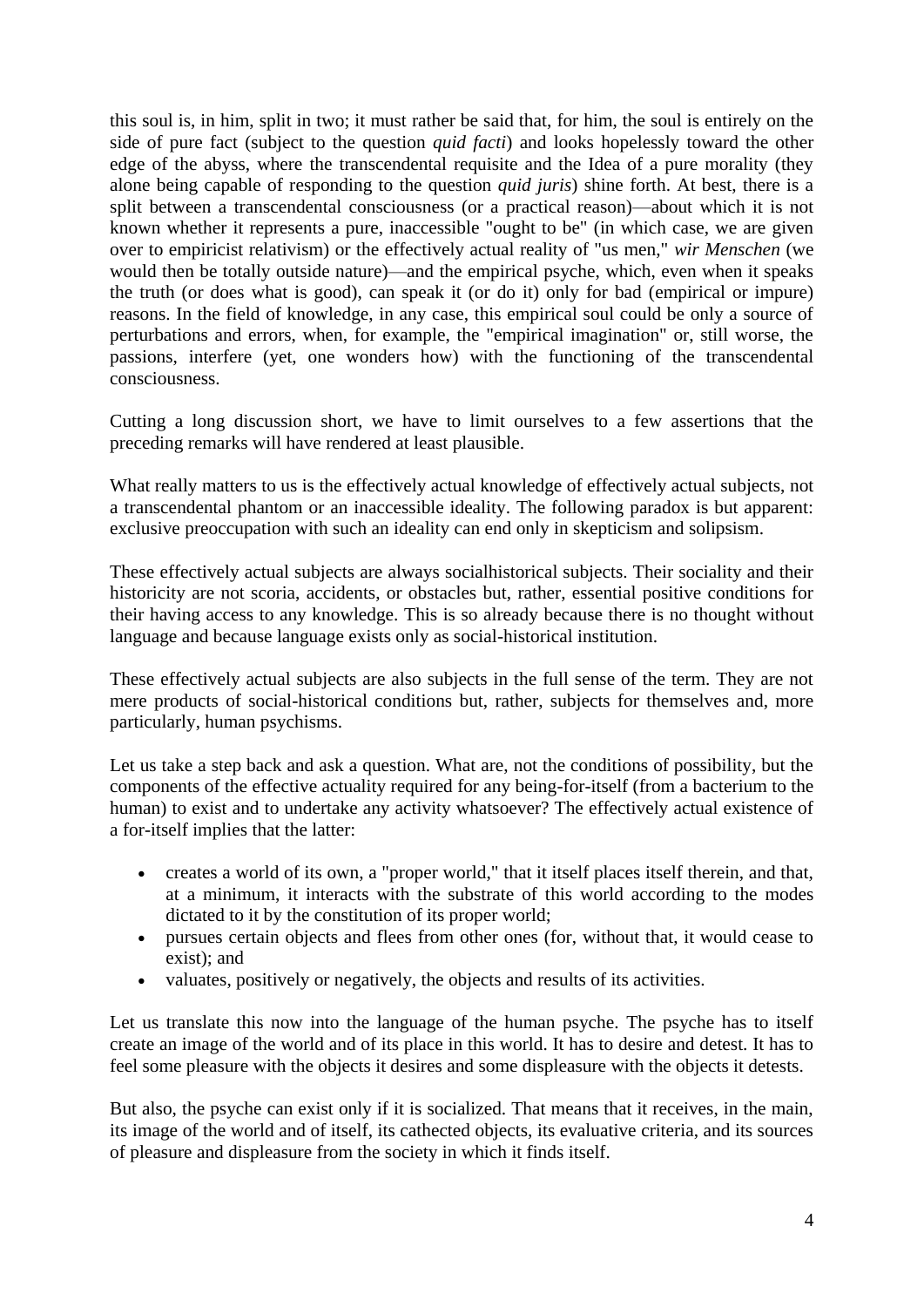These images, these objects, these criteria are cathected in a passionate way by the singular psyche as well as by the social collective in which it finds itself submerged. And without this cathexis, neither one could exist. These considerations are neither empirical nor transcendental. They appertain to the ontology of individual and collective human being and to the ontology of the human beings relation to the world it creates and that it makes be in making itself be. This being and this relation exist only as social-historical. Here we have the central dimension of all these questions. We are going to broach one of its aspects briefly.

# **Belief, Knowledge, Truth**

This passionate cathexis of ones self-image and ones image of the world, of which we have spoken, does not yet, in itself, relate to any kind of knowledge. It appertains to the domain of belief. Belief is everywhere there is human being, as individual and as collectivity. Living is impossible without a pragmatic belief in the being-thus and regular flow of the things of the world. We share such belief, undoubtedly, with every living being— even if we are the sole ones for whom it is more or less explicit and conscious. For humans, however, this belief goes far beyond the perceptibility [ *lêtre perceptible*] of the things of the world and of their relationships. 8 It is also and especially belief in the significations that hold together the world, society, and the life and death of individuals. It is the subjective side of the imaginary institution of society. Nearly all of its contents (or objects) are social in origin and nature; they are individual only in a marginal and accidental way, inasmuch as they depend on individual experience and idiosyncrasies. That is why they are almost everywhere, almost always, unquestionable.

One can call into question this or that material fact, not societys imaginary significations. The institution of society has always been grounded on and sanctioned by religion, in the broad sense of the term;  $\theta$  and no believer will place in doubt the dogmas of his religion. Even in societies more or less released from the grip of religion, like some contemporary societies, there is an innumerable quantity of ideas a normal citizen would never place in doubt. He believes in them—without necessarily knowing that he *believes* (he believes that he *knows*).

In the strict sense that alone matters to us here, knowledge begins when a process of interrogation and inquiry starts that calls into question the beliefs of the tribe and thus creates a breach in the metaphysical niche the collectivity has itself constituted. Certainly, it is necessarily propped up [ *étayée*] on belief: as Niels Bohr and Werner Heisenberg underscored, the strange goingson in general relativity and quantum theory presuppose the world of common everyday experience and must be confirmed in that common everyday world. Knowledge, however, questions belief and, as a general rule, subverts significations and the system by which established meanings are given.

To be sure, the distinction is not always as clear-cut in effectively actual history, and intermediate zones exist between the two. To take the most eloquent example, in the three monotheistic religions the content of beliefs can become an object of investigation generally, one about the "true meaning" of the sacred texts—that has fed some long-standing scholarly disputes (and a good number of massacres, too). Yet this interrogation is necessarily bounded, in the mathematical sense of the term: it always has to remain within the postulate of the indisputable —because revealed—ultimate truth of these texts. 10 Belief, like knowledge, is a creation of beings-forthemselves —living beings, the psyche, society. But belief is established in closure. It suffices that belief allow the for-itself under consideration to exist within the world; indeed, belief constitutes its vital setting. That is why, in the simple living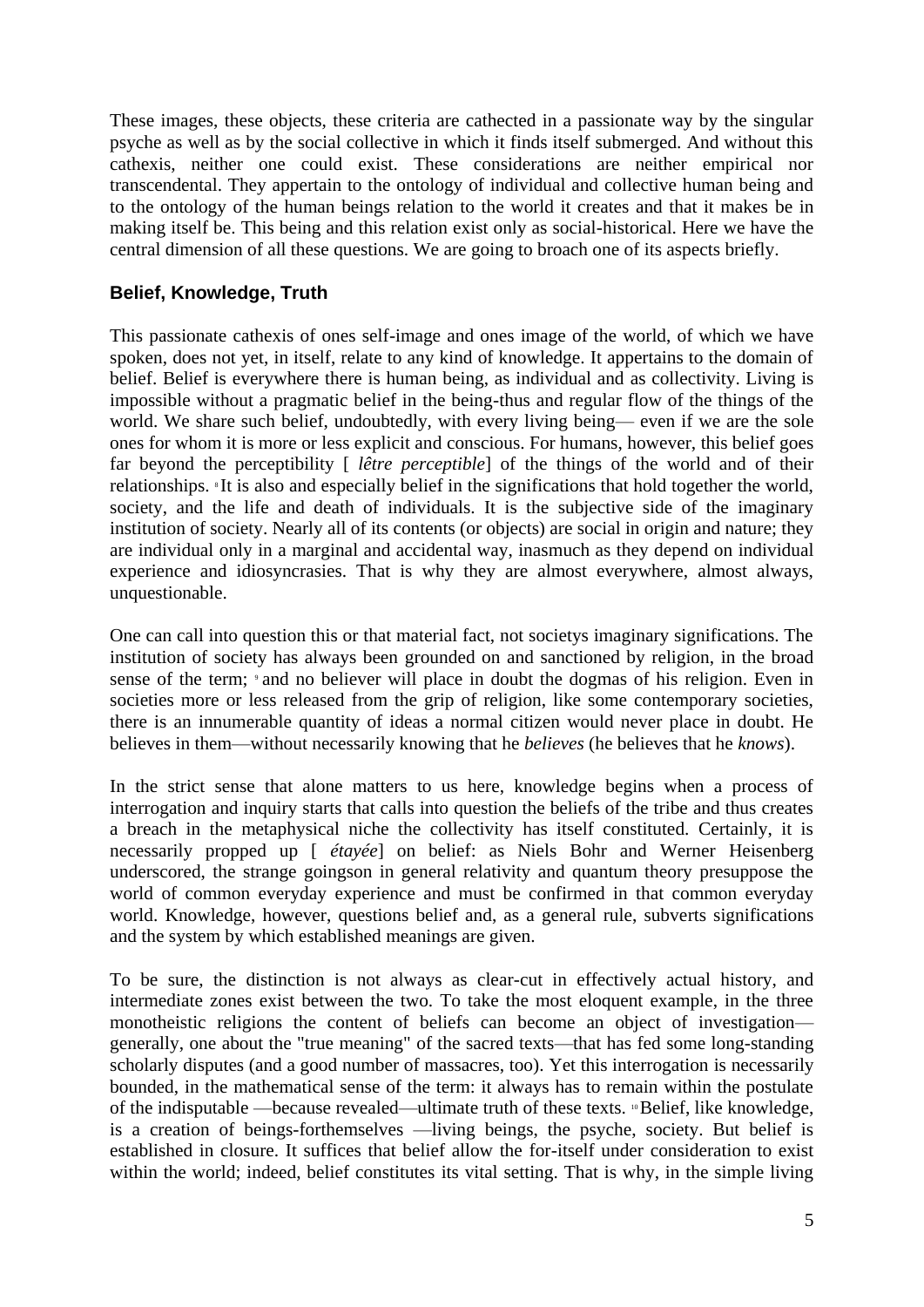being totally, and in humans in its instrumental part, belief has to be, in one manner or another, adequate to what is. This constraint ceases, however, when we consider the truly important part of human beliefs—their imaginary part, the part that has to do with signification. For the latter, the sole constraint of import is the closure of meaning, the "capacity" to respond to every question that can arise in the society under consideration.

It is this closure that is broken through interrogation and the process of knowledge. Of its own accord, knowledge subjects itself to another constraint, that of *logon didonai*—giving an account of and reason for —and rejects everything that avoids the question. This constraint can be itemized in the following two exigencies: internal coherence and an encounter with what is. These two exigencies already, in themselves, raise new questions. For this reason alone, interrogation is unending.

How can such an activity be cathected by the subject? What meaning does it have for the psyche? These are the questions toward which we are now going to turn our attention.

#### **Psychoanalytical Aspects**

The following particular psychical activities—believing, thinking, knowing—ought to form a central object of preoccupation for psychoanalytic theory. After all, they are the very presuppositions for its existence. And yet, an elucidation of these particular psychical activities was hardly ever broached by Freud, and that elucidation remains, among his successors, nearly in the same state as he left it. <sup>11</sup>

In his first conception of the problem ( *Three Essays on the Theory of Sexuality*), 12 Freud invokes a drive for knowledge— *Wisstrieb*—whose status, it must be recognized, is strange, to say the least. According to what Freud writes elsewhere ( *Triebe und Triebschicksäle*, 1915), the drive is "the frontier between the somatic and the psychical":  $\frac{13}{11}$  necessarily has a "somatic source" and a "delegation" into the psyche by means of a representation ( *Vorstellungsrepräsentanz des Triebes*). It is difficult to see what a "somatic source" of a "drive for knowledge" might be. It certainly has to be recalled that in 1907 Freud did not yet possess a worked-out theory of the drives and that what is at issue in the *Three Essays* as well as in *The Theories of Infantile Sexuality* is the child's sexual curiosity.

That certainly furnishes this "drive" with a certain psychoanalytic respectability, but it does not allow one to bridge the enormous gap that separates infantile sexual curiosity from religion, cosmological theories, or theorems about prime numbers. Why do cows not have religion— and why do sexed animals in general not produce infantile sexual theories and even seem devoid of all curiosity on this topic, going instead, in general, straight to the point? The answer would no doubt—or, in any case, ought to— be that, in animals, the sexual function is fully "instinctual," that is, its paths and goals are predetermined, constant, assured, and functional, whereas in humans we are dealing, precisely, not with an "instinct" but with a "drive."

What is to be said of this difference that, after all, from the Freudian outlook governs the difference between animality and humanity? Neither his 1915 text nor the other ones ever directly confront this question. We may note, rather, in Freud both a number of sketches of an answer and something like an avoidance of the problem.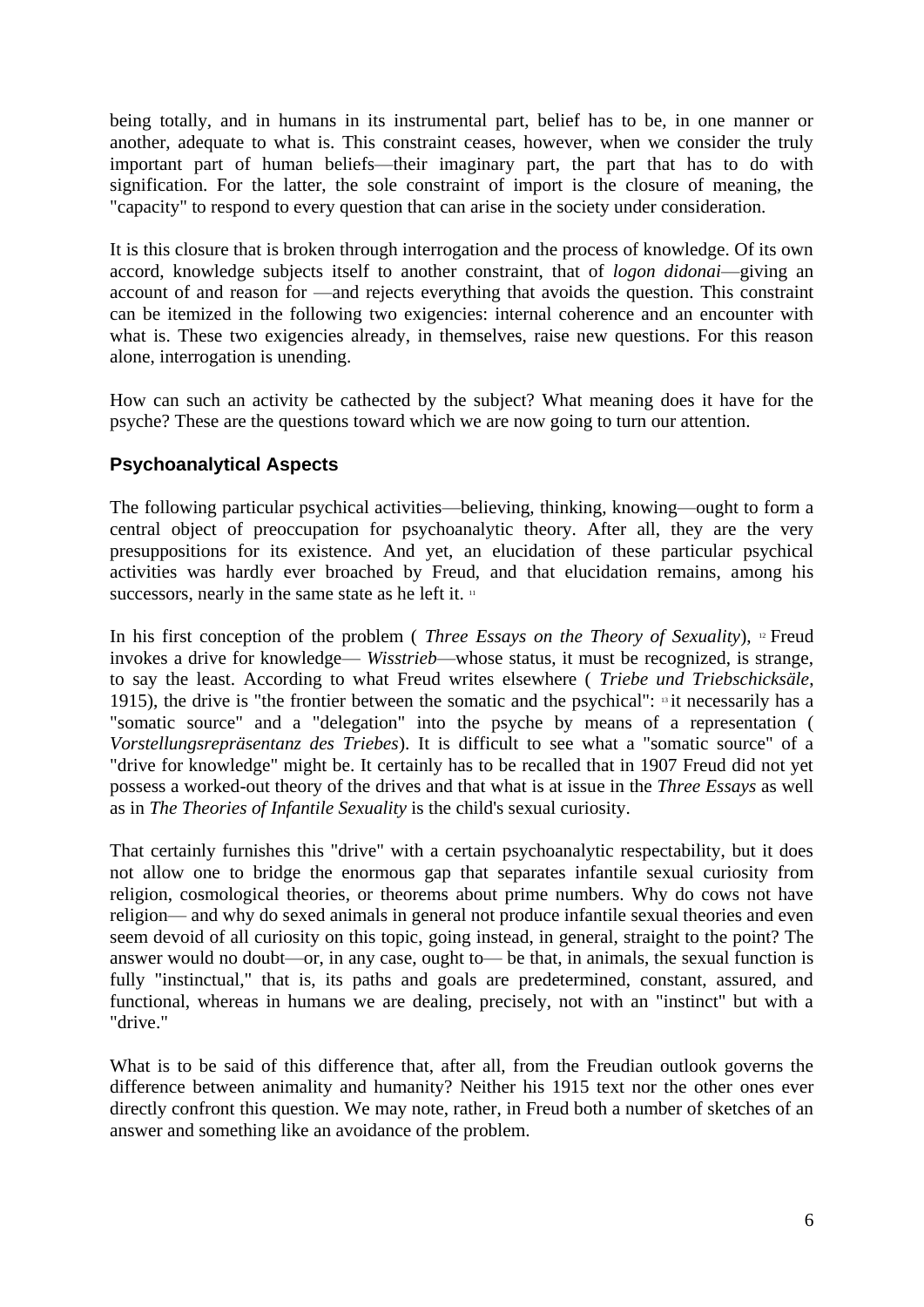At one of the extremes is situated the "biologistic" response, which, when pushed to the limit, would lead to the erasure of this difference. Freud certainly did not do that, but it may be asked what pushes him to extend the struggle of Eros and Thanatos to the entire kingdom of living beings and, in particular, to believe that he had also discovered the "death instinct" in the most elementary organisms. 14 At the other extreme is situated the admission, several times repeated, that we know nothing about an essential quality of at least one part of human psychical phenomena: the quality that is consciousness.

At times, the invocation of "our God Logos" ( *The Future of an Illusion {SE*, vol. 21, p. 54}) makes one think that he is postulating one irreducibly human attribute, which would be rationality. But obviously, rationality does not imply consciousness (every predator acts rationally), and consciousness does not imply rationality (as is shown by the most perfunctory observation of human behavior, both individual and collective). The founding myth of *Totem and Taboo* could at the very most account for the origin of a specific "religious" belief, not for consciousness, for explicit rationality, or for the activity of knowing. It hardly needs to be added that neither could one link the movement of knowledge to that other "instinct," selfpreservation, which is itself also universal among living beings—not even by sticking on it a genetically higher form of "rationality" in the human sphere, for such a "rationality" could lead, at best, only to the growth of a purely functional and instrumental form of knowledge that would remain enslaved to the satisfaction of perpetually identical "needs."

It is important to dwell on this question here within the very parameters set by Freud. Why would there be—why, in fact and in effect, *is there*—in human children a sexual curiosity that is absent among the young of other mammals? And why does it lead to such bizarre infantile sexual theories? It would be laughable to claim that the cause of this is the "secretiveness" of parental sexual activities among humans; childrens observation of animal sexual activities has been the rule in all human societies, with the (unclear) exception of the nurseries of some welloff city-dwelling layers of Victorian society. "Sexual curiosity" could spark off a search only as a function of another factor, which we shall tackle straight away.

Freud nevertheless furnishes—involuntarily, it could be said—the framework within which we can bring reflection to bear on our question.

Above, I wrote that Freud never faces head-on a discussion of the difference between animality and humanity, and that is indeed the case. If, however, it is understood correctly, his 1915 text on "Instincts [ *sic*] and their Vicissitudes" offers within itself the beginnings of a response. The drive—whose source is somatic, but which, in order to make itself heard by the psyche, has to speak the latter's language—induces in this psyche a representation that acts as delegate or ambassador ( *Vorstellungsrepräsentanz des Triebes*). Up to this point, there is no difference from what goes on in the animal psyche. The difference appears when one notices—which Freud did not do, though it is true that this was not at that moment his topic of investigation—that this representation is constant in the animal and variable in the human. Without fear of being mistaken, we can affirm that, for each animal species, the "representative" representation of the drive is fixed, determinate, canonical. Sexual excitation is provoked, each time, by the same stimulating representations, and the very unfolding of the act is, in the main, standardized. (The same could be said of nutritional needs, and so on and so forth.) While there are exceptions, these really are exceptions or aberrations. In humans, however, the exception is, so to speak, the rule. In psychoanalytical terms, there is no canonical representative of the drive across the whole species, nor even for the same individual in different circumstances or moments.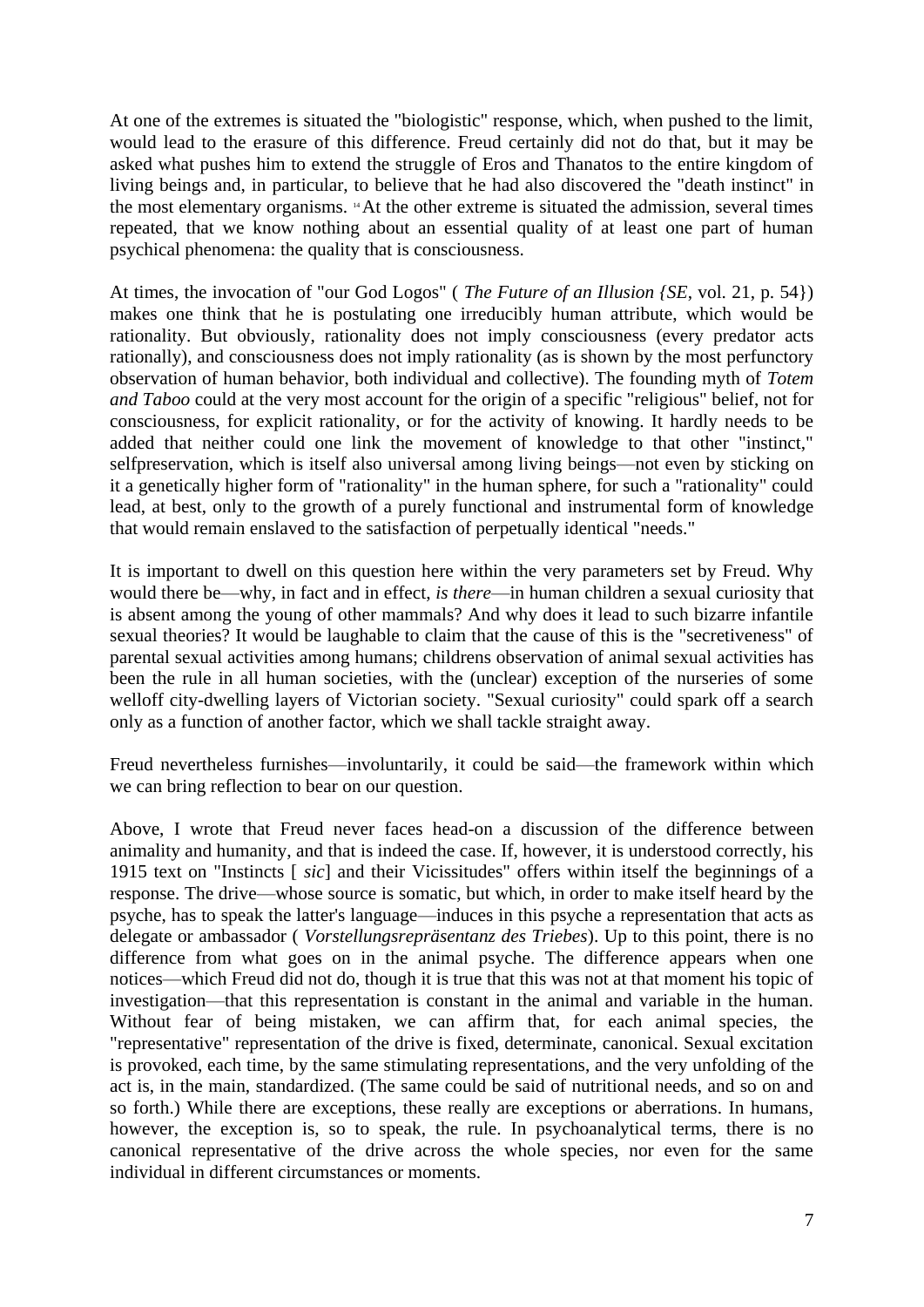To the question *Why this difference?*, the answer is not hard to find: The function of representation—an essential component of the imagination—always furnishes the animal with the same products, whereas this function is released, liberated, or driven mad, as you wish, in the human. The living being in general possesses a functional imagination whose products are fixed and settled; the human possesses a defunctionalized imagination whose products are indeterminate. This goes hand in hand, in the human, with another decisive trait: representational pleasure tends to overtake organ pleasure (a daydream can be as much a source of pleasure as an act of coitus, if not more so). This fact is in turn a necessary (but not sufficient) condition for the emergence of another process that is uniquely characteristic of humans (and whose importance, as well as obscurity, Freud recognized): sublimation. For the human being, cathexes of objects and of activities that not only procure no organ pleasure and could not procure any, but whose creation and valuing are social and whose essential dimension is nonperceptible, are a source of pleasure (and are capable of dominating biological needs or even of standing in the way of ones mere self-preservation). <sup>15</sup>

This elucidation can and must be complemented on the basis of another element sifted out by Freud (already in the *Three Essays*): the desire for "mastery" of reality (and already that of the subjects own body). What are the status and origin of this desire for mastery? And what is its relation to sexual curiosity? The answer to these two questions leads us to leave Freud behind (but not, I think, to betray him). The desire for mastery is the offspring and the transposition into "reality" of the originary narcissistic omnipotence, the omnipotence of the monadic subject  $\frac{16}{16}$  (which, under the name "magical omnipotence of thought," Freud rightly rediscovered in everyone's Unconscious, that of children as well as that of adults).

Now, at its origin, and always in the Unconscious, this omnipotence is, let us note, omnipotence over representations (for the psyche, representation is the genus, "reality" the species), and it is in the service of the pleasure principle, which is the cement of meaning. At the psyches origin, a "sensible/meaningful [ *sensée*]" representation is a representation that is a source of pleasure, and a representation that is a source of displeasure is senseless/meaningless [ *a-sensée*] (like a cacophony). Here we have the matrix of meaning: everything holds together; everything has to hold together; and this holding-together is something sought after, positively valued, a source of pleasure. Organ pleasure itself is the holding-together of the object as source of satisfaction and the erogenous zone as seat of this satisfaction. Coitus is copulation, or reunification of the separated (see Aristophanes in the *Symposium*).

On the other hand, the basic intention of sexual curiosity in the child is to respond to the question: Where do children come from? This is an abstract and generalized formulation of the question: Where do I come from? And this question has meaning only as background for an interrogatory investigation of origin—which is one aspect and one moment of the question of *meaning* (an aspect and a moment of the causes of and conditions for meaning). More than milk or sleep, the psyche demands meaning; it demands the holding-together, *for* itself, of what presents itself to the psyche as apparently disordered and unrelated. The question of the origin is the question of order and of meaning in the temporal ("historical") dimension. The question of the origin perforates the plenitude of the present; it presupposes, therefore, the creation of a temporal horizon properly speaking (which is a work of the subjects radical imagination): that is, a horizon upstream, birth and commencement, and a horizon downstream, horizon of the project but also of death. Of course, this temporalization can occur only in step-by-step combination with the socialization of the psyche, which furnishes it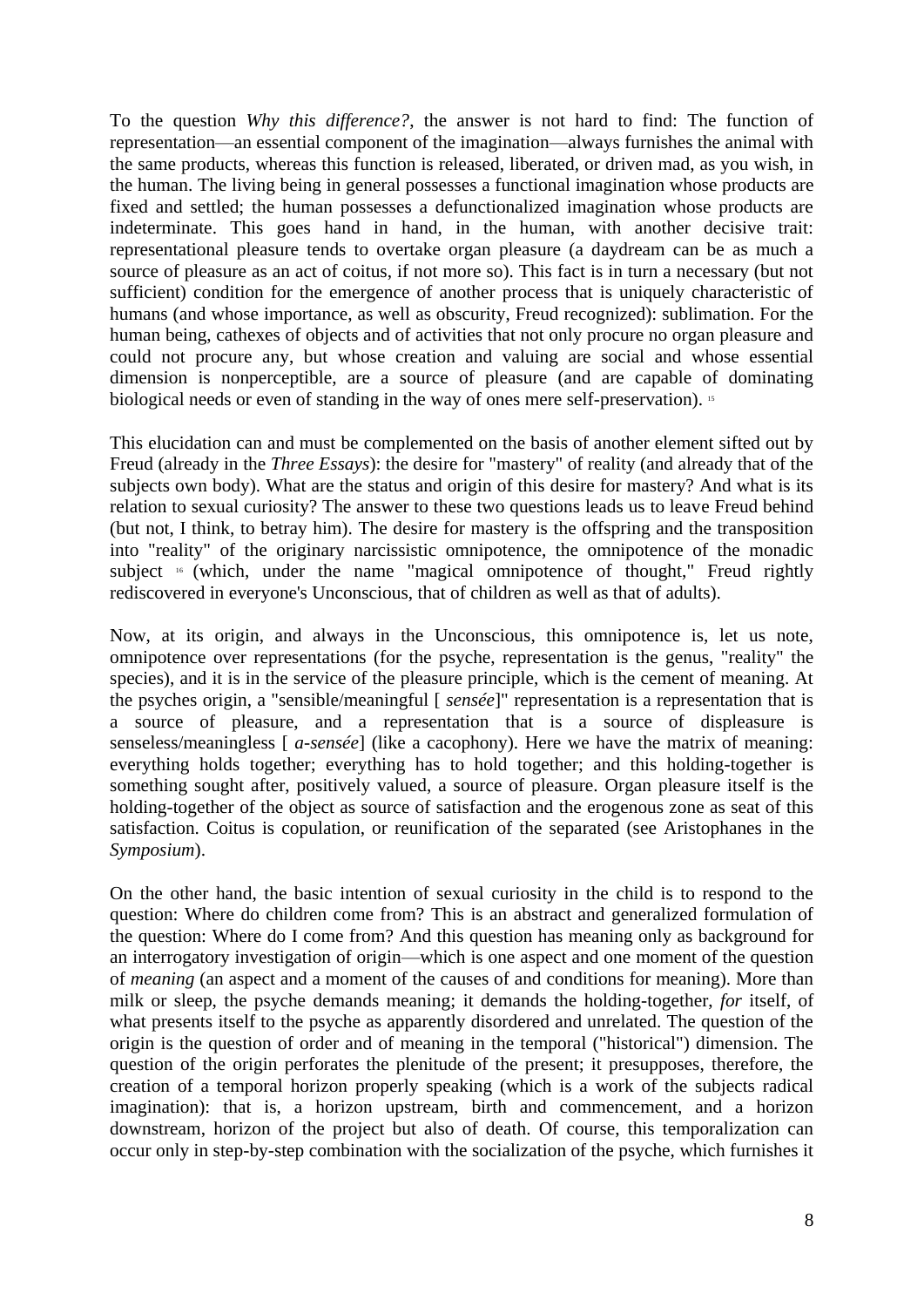with a more and more differentiated world and which compels it to recognize this ever more differentiated world. But that aspect cannot retain us here.

To respond with an infantile sexual theory to sexual curiosity is therefore, on the part of the child, to try to instaurate the mastery of her thought over her origin, in other words, to sketch out a meaning for her history. This is what will later be prolonged into a question about the origin of everything, a question to which socially instituted theology and cosmology will always give an answer. Let us put it another way: Sexual curiosity tends toward a certain form of mastery, and mastery as such always also has sexual connotations. (The ways in which all this is also related to a kind of instrumental mastery—to which Freud attached great importance, as is seen in *The Future of an Illusion*—cannot retain us here.) Whether we are talking, therefore, about sexual curiosity, mastery, or sources of pleasure, the break with animality is conditioned by the emergence of the radical imagination of the singular psyche and of the social imaginary qua source of institutions, therefore of objects and activities capable of nourishing sublimation. This emergence destroys the animals "instinctual" forms of self-regulation, adds representational pleasure to organ pleasure, gives rise to the exigency of meaning and of signification, and responds to this exigency through the creation, at the collective level, of social imaginary significations that account for everything that can, each time, be presented to the society under consideration.

Borne and conveyed by socially instituted, desexualized, and essentially imperceptible objects, these significations are, under penalty of death or madness, cathected by singular subjects. It is the process of this cathexis and its results that we are to call *sublimation*. 17 Sublimation, however, is a condition for there to be knowledge, not knowledge itself. For, in almost all societies, its objects are unquestionable *beliefs*: the world rests on a great tortoise, or God created it in six days, after which time he rested, and so on and so forth. These beliefs guarantee a saturation of the exigency of meaning by giving an answer to everything that can be, in a sensible/meaningful manner for this society, an object of questioning. And they ensure a *closure* of interrogation by instaurating an ultimate and catholic source of signification. In order to elucidate the origin of *knowledge*, we have to go further.

# **Knowledge and Passion for the Truth**

Let us dare to contradict Aristotle. What the psyche, as much as society, desires, and that of which they both have need, is not knowledge, but belief.

The psyche is born, certainly, with the exigency of meaning. Or rather, it is born in that which, for it, is meaning and will remain the model for meaning its whole life long: that is, the closure of the psychical monad upon itself and the plenitude accompanying it. Under pressure both from corporeal need and from the presence of another human on whom satisfaction of this need depends, closure and plenitude cannot help but be ruptured.

Nonsatisfaction of need does indeed appear and can appear only as non-sense ("the end of the state of psychical quiescence," Freud writes). 18 Therefore, the person who ensures satisfaction of this need is straight away erected into a position of the Master of meaning: that is, the Mother, or her placeholder.

In its initial form, interrogation is a moment in the psyches struggle to exit from the senseless/ meaningless and from the anxiety to which this senselessness/ meaninglessness gives rise. (The senseless/meaningless can appear at this stage only as a threat of the selfs destruction.)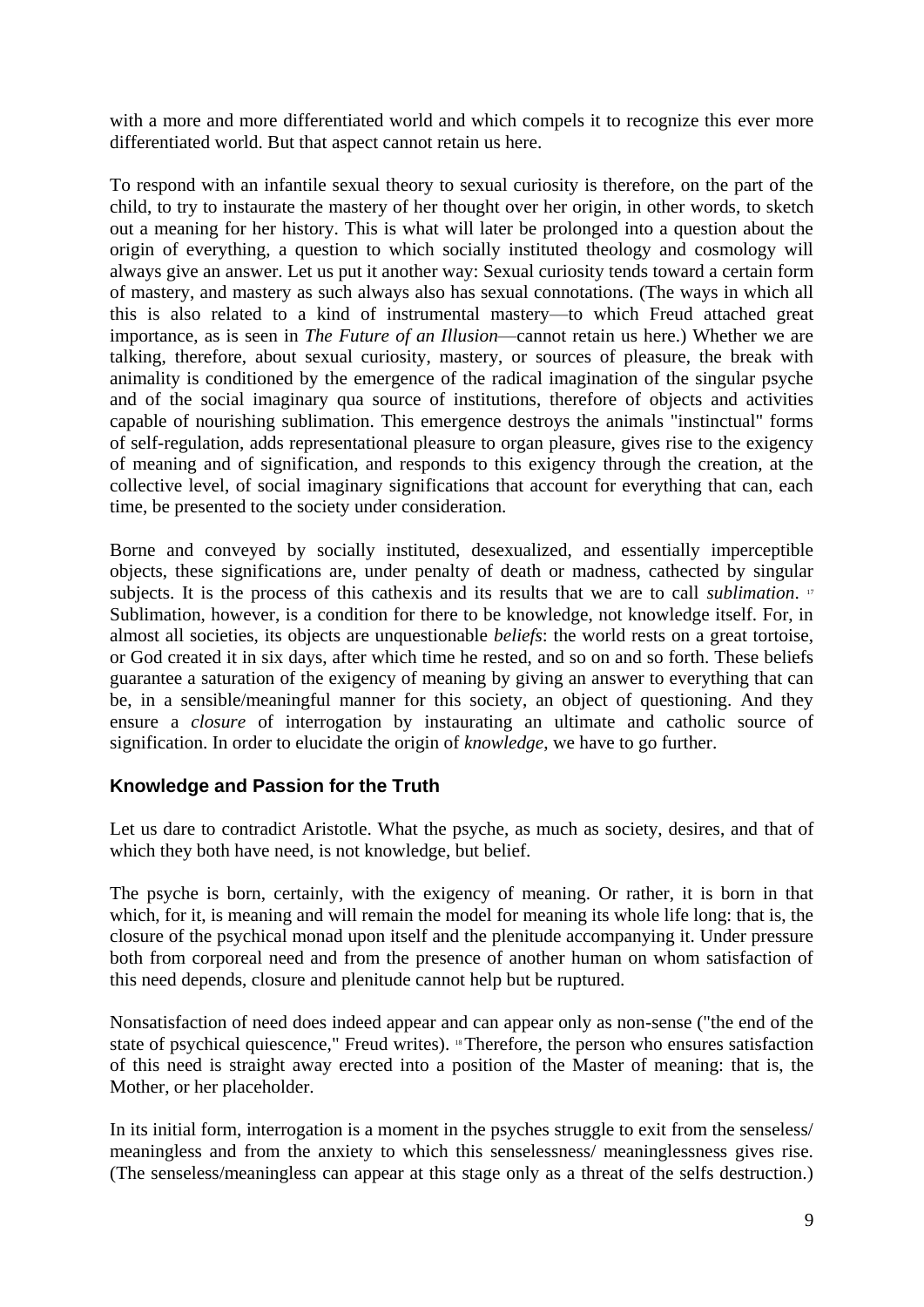To this anxiety, the search for mastery responds in the form of the mastery of meaning (which, at the outset, is effectively total as "hallucinatory" or "delusional" mastery).

The search for meaning is a search to bring into relationship [ *mise en relation*] the entire dust cloud of "elements" that presents itself, bound together with the

pleasure that comes from the more or less successful restoration of the integrity of the psychical flux: that is, a reestablished coalescence of representation, desire, and affect. Considered from the psychoanalytic point of view, *that* is the meaning of meaning, and it is not difficult to see how it relates to the meaning of meaning in philosophy (the *eudaimonia* of the theoretical life).

Searching and interrogation generally reach the saturation point via the social imaginary significations the human being absorbs and internalizes during this tough schooling process that is its socialization. And these significations themselves are almost always instituted in *closure*, for the exclusion of interrogation is the first and best means of ensuring the perpetuation of their validity.

It will be said that "reality" might call them back into question—but "reality" itself *is*, for each society, only in its being caught within the network of significations instituted and interpreted by this network. Only significations that are purely "instrumental"—or, better, only the instrumental dimension of certain significations— can sometimes be short-circuited by the "reality"-testing.

What, then, is passionately cathected is instituted social "theory," namely, established beliefs. The mode of adherence is here precisely that of *believing*, and the affective modality of this believing is *passion*, which manifests itself almost always as fanaticism. Passion is in effect brought to its maximum intensity on account of the fact that the socialized individual has to, under penalty of being faced with his own non-sense and with the nonsense of all that surrounds him, identify himself with the institution of his society and with the significations that society incarnates. To deny the institution or to deny these significations is, most of the time, to commit suicide physically and, almost always, to commit suicid psychically. The obvious underside of this passion, of this boundless love for self and ones own is the hatred of all that denies these objects, namely, the hate of the institutions and of the significations of the others and of the individuals who embody them.

Such has been, such is the state of humanity almost everywhere, almost always. We would not be speaking of knowledge as opposed to belief, however, if this state had not sometimes been ruptured. And it effectively has been broken up at least two times, in ancient Greece and in Western Europe , after which time the effects of this breakup have become potentially accessible to every human being and to every human collectivity.

We cannot know "why" such a break has occurred.

And to tell the truth, the question has no meaning. The rupture has been creation. We can, however, be more precise in characterizing its content. As a resurgence of a kind of interrogation that no longer accepts being saturated by socially instituted responses, this break is conjointly: creation of philosophy, or an indefinitely open calling into question [ *mise en question*] of the idols and certainties of the tribe, even if we are talking about a tribe of wise men; and creation of politics as democratic politics, or the equally open challenging [ *mise en*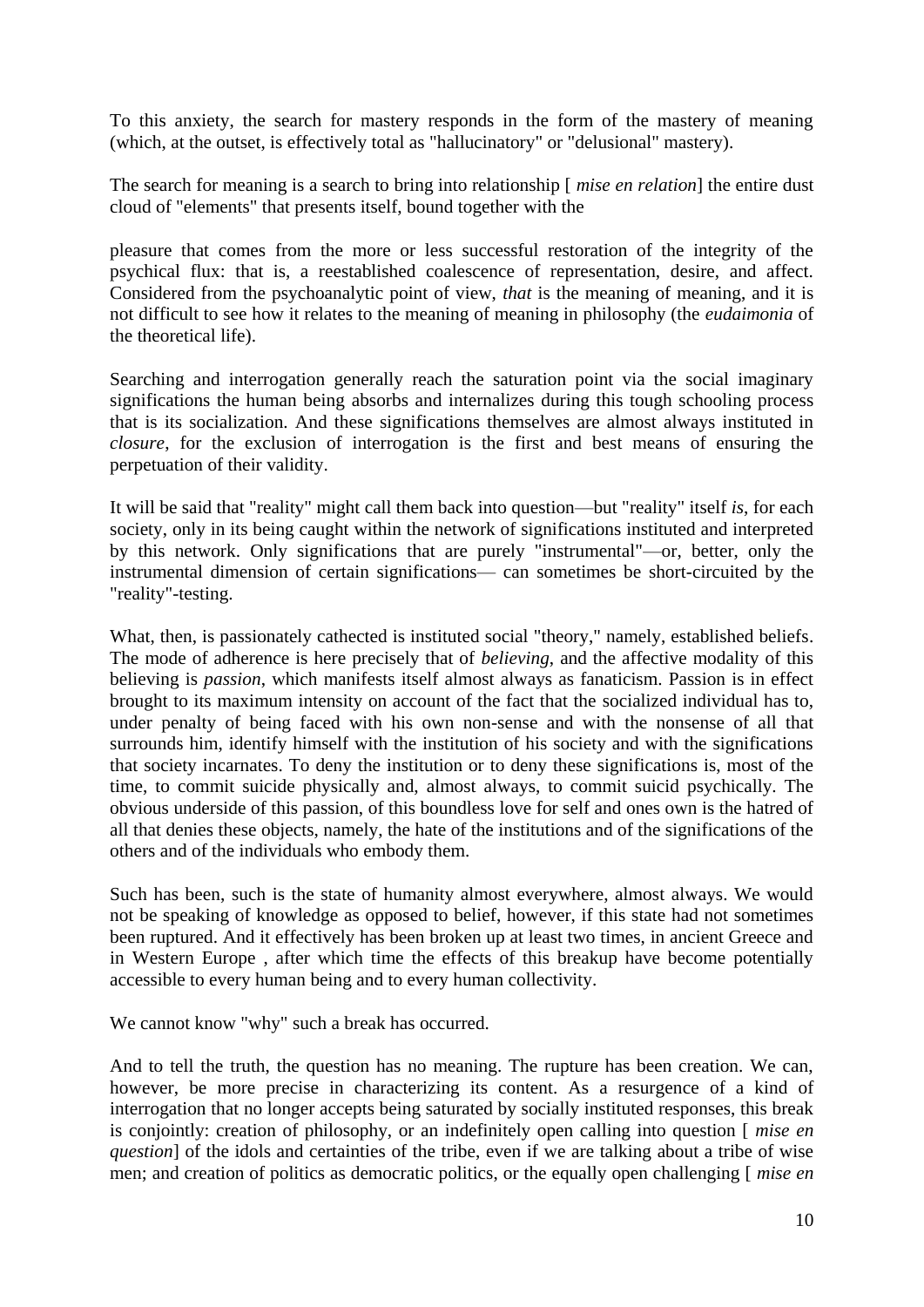*cause*] of the effectively actual institutions of society and opening of the interminable question of justice; and finally, and perhaps especially, cross-pollination of these two movements. 19 If we restrict ourselves to the domain of thought properly speaking, what henceforth becomes an object of passion is the search itself, as the term *philosophia* itself says so well. Not already acquired wisdom guaranteed once and for all, but love or Eros of wisdom.

There is a threefold condition for this passage to be effectuated. The three {elements} are ontological, socialhistorical, and psychical in character.

Clearly, the knowledge process presupposes two conditions that have to do with being itself. Curiously, only one of these two has especially been put forward by the inherited philosophy. For there to be knowledge, at least something of being must be know *able*, since obviously no subject of any kind would ever be able to know anything about an absolutely chaotic world. Being, however, must also be neither "transparent" nor even exhaustively knowable. Just as the mere existence of beings-for-themselves assures us that there are a certain stability and a certain orderedness to at least one stratum of being—its first natural stratum, the one with which the living being deals—so the existence of a history of knowledge has its own weighty ontological implications.

This history shows in effect that being is not such as it would be if an initial interrogation or a first effort at attaining knowledge could exhaust it. If one pursues this line of questioning, one will note that these facts are thinkable only by positing a stratification or fragmentation of being.  $20$  The social-historical condition has to do with the emergence of open societies, namely, ones that are such that established institutions and significations can be called into question and ones in which the knowledge process itself as such would be positively cathected and valued. Given that the institution of society has effectively actual existence only in being borne and conveyed by individuals and in being incorporated, so to speak, within them, this amounts to saying that the emergence of such societies entails and presupposes the educational formation of individuals capable of sustaining and deepening the interrogation.

Finally, if, as has been said, what the psyche desires above all is not any form of knowledge [ *le savoir ou la connaissance*] but, rather, belief, a question of capital importance arises in relation to the psychical conditions of possibility for knowledge [ *connaissance*]. What can the supports and the objects of cathexis be within the field of knowledge that are capable of having a meaning from the properly psychical point of view? Here, curiously, the psychical support can be only a narcissistic passion, though one that presupposes a transubstantiation of ones cathected self-image. The self is no longer cathected as the possessor of the truth but, rather, as source of, and incessantly renewed capacity for, creation. Or, what boils down to the same thing: the cathexis spreads to the activity of thought itself as apt to produce true results, yet beyond every particular given result. And this goes hand in hand with another idea of truth, both as philosophical idea and as object of passion.

The true no longer is an object to be possessed ("result," as Hegel said precisely),  $\alpha$  nor is it passive spectacle of the play of Beings veiling and unveiling (Heidegger). The true becomes creation, always open and always capable of turning back upon itself, of forms of the thinkable and of contents of thought capable of having an encounter with what is. The cathexis is no longer cathexis of an "object," or even of a "self-image" in the usual sense, but of a "nonobject/object," activity and source of the true. The attachment to this truth is the passion for knowledge, or thought as Eros.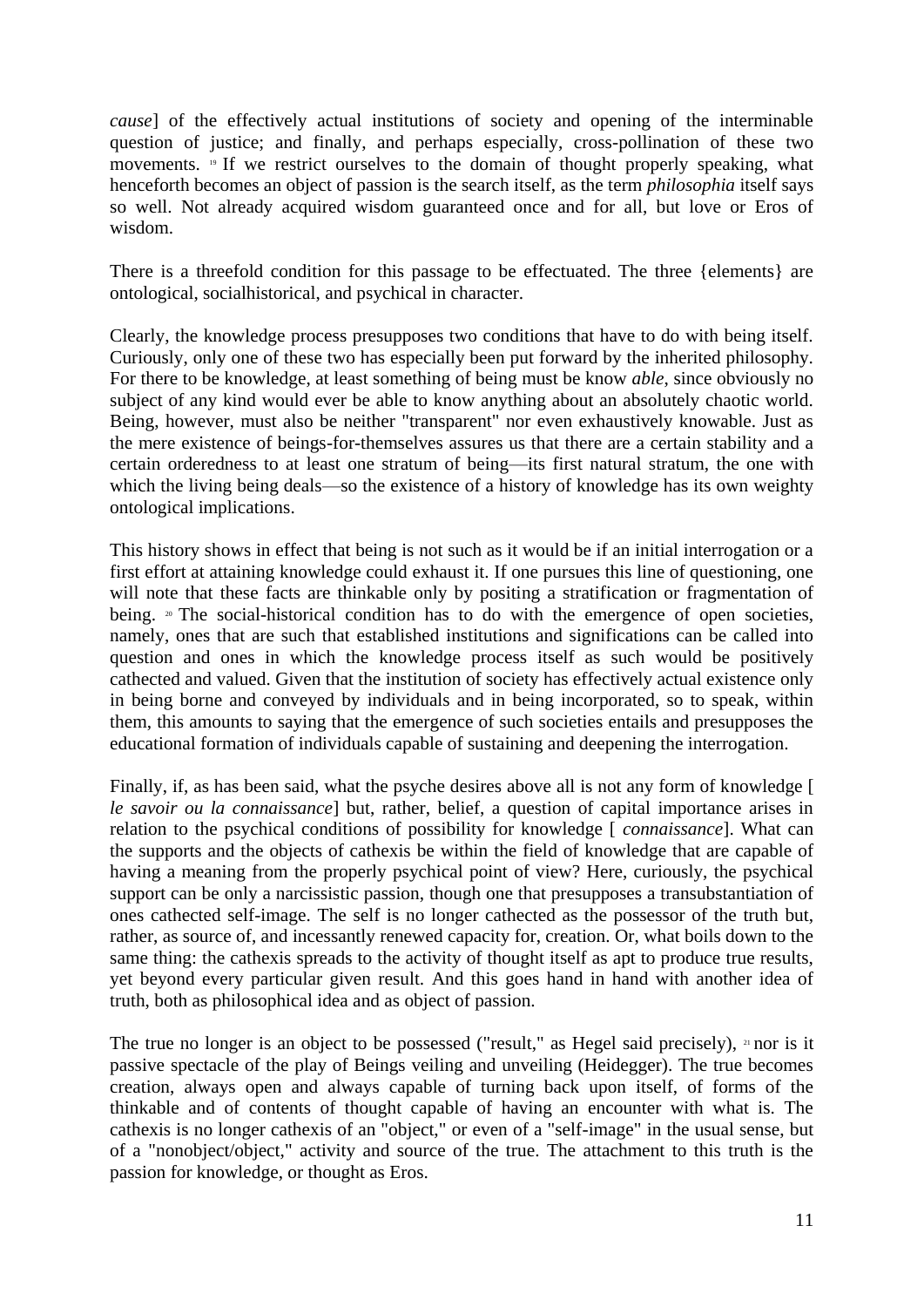\*The main ideas of this text have supplied the matter for lectures at the following conferences: "Psychoanalytic Perspectives on Neo-Fascism and Anti-Immigration Politics: Trends in Europe and the United States," San Francisco, May 6, 1995 (organized by the Psychoanalytic Institute of San Francisco and the University of California at Berkeley), "Guérir de la guerre et juger la paix," P aris, June 23, 1995 (organized by the University of Paris-VIII and the Collège International de Philosophie), and "Paysages de la pensée française," Rome, October 24, 1996 (organized by the French Embassy). It was considerably reworked for a lecture given as part of the "Die Konstruktion der Nation gegen die Juden" symposium, Mülheim, November 26, 1996. [The present version is based on the original English-language typescript of this lecture, dated September 1996, and incorporates changes and additions that appear in the version prepared by the French Editors. Editorial changes to the English typescript suggested by Joel Whitebook and Fuyuki Kurasawa were examined, considered, and incorporated when deemed appropriate. Kurasawas version, which appears to be missing several passages of original text, which includes others not indicated in the final printed French version, and which sometimes testifies to an unfamiliarity with standard Castoriadian and Freudian terminology as well as to lack of knowledge of common French phrases and English-language editorial practices, was published in a special "T ribute to Cornelius Castoriadis," *Free Associations*, 43 (1999): 402-15; additionally, some text included in the Kurasawa typescript seems to have been dropped by the *Free Associations* typesetter. (See, also note 10, below, this chapter.) Efforts to contact Kurasawa both before and after publication were unsuccessful. "Haine de soi, haine de lautre" appeared in *Le Monde*, January 9, 1999, pp. 1 and 13. It had already appeared as "Les racines psychiques et sociales de la haine," *Guérir de la guerre et juger la paix* (Acts of the International Philosophy Colloquium held at UNESCO, June 21-23, 1995), ed. Rada Ivekovic and Jacques Poulin, preface by Daniel Janicot (Paris: LHarmattan, 1998), pp 257-73, and it was reprinted in *FP*, pp. 183-96.  $-T/E$ ]

\*Lecture read in the Summer of 1991 at the Spoleto Festival and published in *Diogène*, 160 (October-December 1992): 78-96. [A translation by Thomas Epstein, which has been consulted on occasion, appeared in *Diogenes*, 160 (Winter 1992): 75-93. "Passion et connaissance" appeared in *FAF*, pp. 123-40. —T/E]

<sup>1</sup>See "The Discovery of the Imagination" (1978), and, more recently, "Logic, Imagination, Reflection" (1988), both now in *WIF*, pp. 213-45 and 246-72. Concerning the latter text, see now "Imagination, imaginaire, réflexion," *FAF*, pp. 227-81. [This last text is described as a "weaving together" of "Logic, Imagination, Reflection," mentioned above, and "Radical Imagination and the Social Instituting Imaginary" (1994), which was reprinted in *CR*, pp. 319- 37. —T/E]

<sup>2</sup>On this term, see, for example, "The Logic of Magmas and the Question of Autonomy" (1981), now in *CR*, pp. 290-318.

<sup>3</sup>Piera Aulagnier, *Les Destins du plaisir* (Paris: Presses Universitaires de France, 1979), pp . 14 and 163ff.

4 *Il pensiero debole* (Weak thought), ed. Gianni Vattimo and Pier Aldo Rovati (M ilan: Feltrinelli, 1988). — T/E

<sup>5</sup>See my text, "Epilegomena to a Theory of the Soul which has been presented as a Science" (1968), *CL*, pp. 3-45.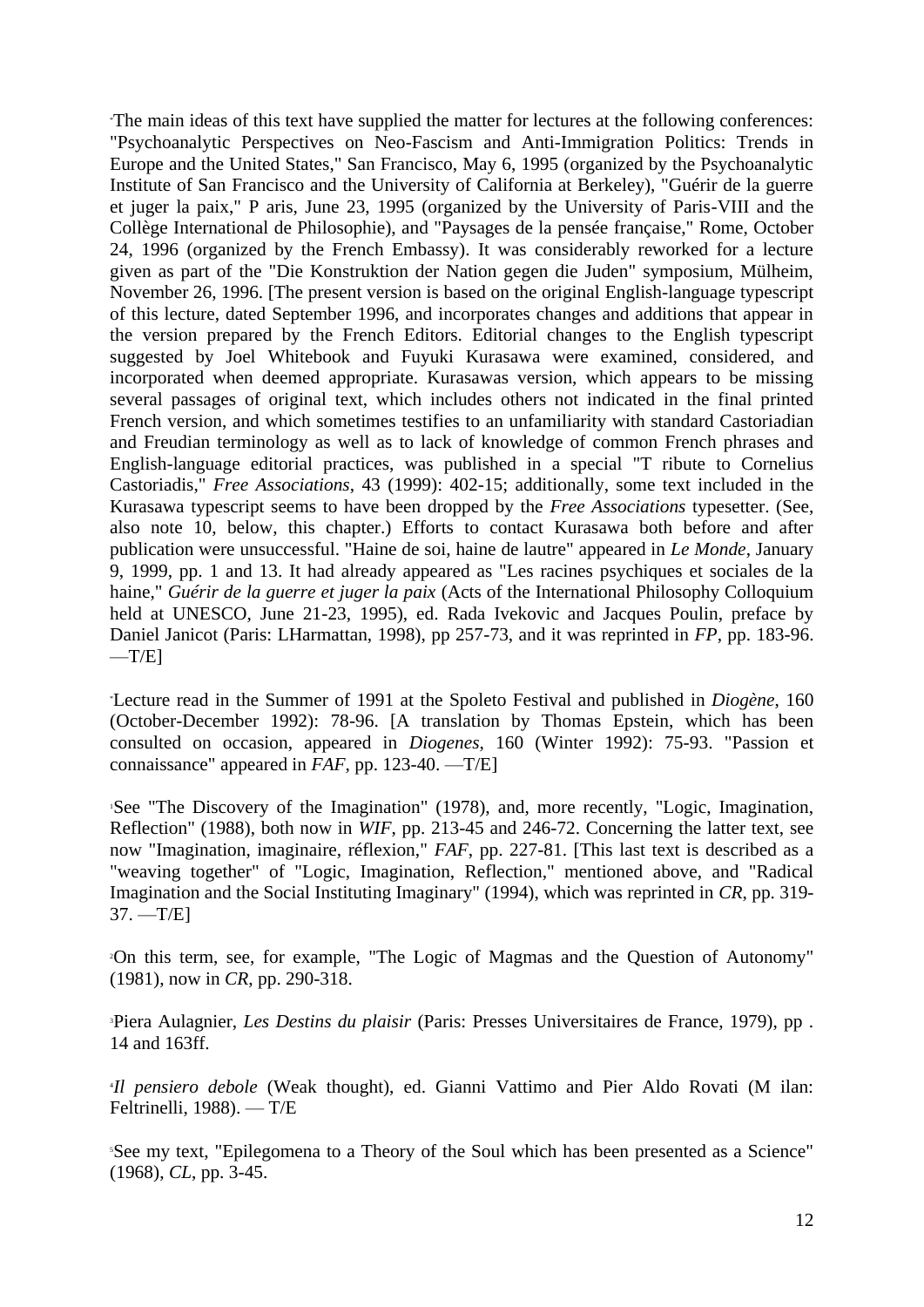<sup>6</sup>Plato *Apology* 29c-d and 38a. Twice in the *Apology*, Socrates envisions the case of his being offered acquittal (or exile), but on the condition that he keep quiet, and twice he refuses.

7 Immanuel Kant, *Critique of Pure Reason* (first division, book 2, chapter 1: "Of the Schematism of the Pure Concepts of the Understanding"), trans. F. Max Müller (Garden City, NY: Anchor, 1966), p. 123. — T/E

<sup>8</sup>Because of this, belief goes well beyond Merleau-Pontys "perceptual faith" and conditions it. [Note added by the author.]

<sup>9</sup>See "Institution of Society and Religion" (1982), now in *WIF*, pp. 311-30.

<sup>10</sup>Augustine (*Confessions* 12.16) thus agrees to discuss matters with all possible opponents, though not with those who reject the authority of the Holy Writ.

<sup>11</sup>It is out of the question for us to consider here the secondary psychoanalytic literature on the question—which, moreover, has not contributed much that is new. One notable exception is to be found in the works of Piera Aulagnier. See, in particular, in addition to the book cited in note 3 above: *The Violence of Interpretation: From Pictogram to Statement* (1975), trans. Alan Sheridan ( Philadelphia : Taylor and Francis and East Sussex, England : Brunner-Routledge, 2001), and *Un Interprète en quête de sens* (Paris: Ramsay, 1986; Paris: Payot, 1991).

<sup>12</sup>*Gesammelte Werke* (= *GW*), vol. 5, pp. 95-97; *Standard Edition* (= *SE*), vol. 7, pp. 194-97. In fact, as one knows (see the Editors Note, *SE*, vol. 7, p. 126), the sections on the sexual theories of children in the *Three Essays on the Theory of Sexu ality* were added in the 1915 edition. But that changes nothing about the texts argument, for this addition just resumes, in the main, what he was saying in a text from 1907, *Über infantile Sexualtheorien* ( *GW*, vol. 7, pp. 171-88; "On the Sexual Theories of Children," *SE*, vol. 9, pp. 207-26), adding to it the notion and the term *Wisstrieb*, of which it is said that "it cannot be counted among the elementary instinctual [ *sic*] components, nor can it be classed as exclusively belonging to sexuality," but that "its activity corresponds on the one hand to a sublimated manner of obtaining mastery, while on the other hand it makes use of the [libidinal] energy of scopophilia [or, of the desire to see, *Schaulust*]," *GW*, vol. 5, p. 95; *SE*, vol. 7, p. 194. The question of the drive to know or of the drive to seek, in Freud, of its nature and of its privileged object (sometimes it is the question "Where do children come from?," sometimes that of "What is the difference between the sexes?"), and of the development of these notions in the history of his thought would merit a long examination that cannot be undertaken here.

<sup>13</sup>In "Instincts [ *sic*] and their Vicissitudes" ( *SE*, vol. 14, p. 12), the phrase appears as "the frontier between the mental and the somatic." —T/E

<sup>14</sup>See, for example, *GW*, vol. 13 , p. 269, ( *Das Ich und das Es*) = *SE*, vol. 19, p. 41 ( *The Ego and the Id*); vol. 14, p. 478 ( *Unbehagen in der Kultur*) = *SE*, vol. 21, p. 119 ( *Civilization and its D iscontents*); vol. 16, p. 22 ( *Warum Krieg*?) and 88 ( *Endliche und unendliche Analyse*) = *SE*, vol. 22, pp. 210-11 ("Why War?") and *SE*, vol. 23, p. 243 ( *Analysis Terminable and Interminable*).